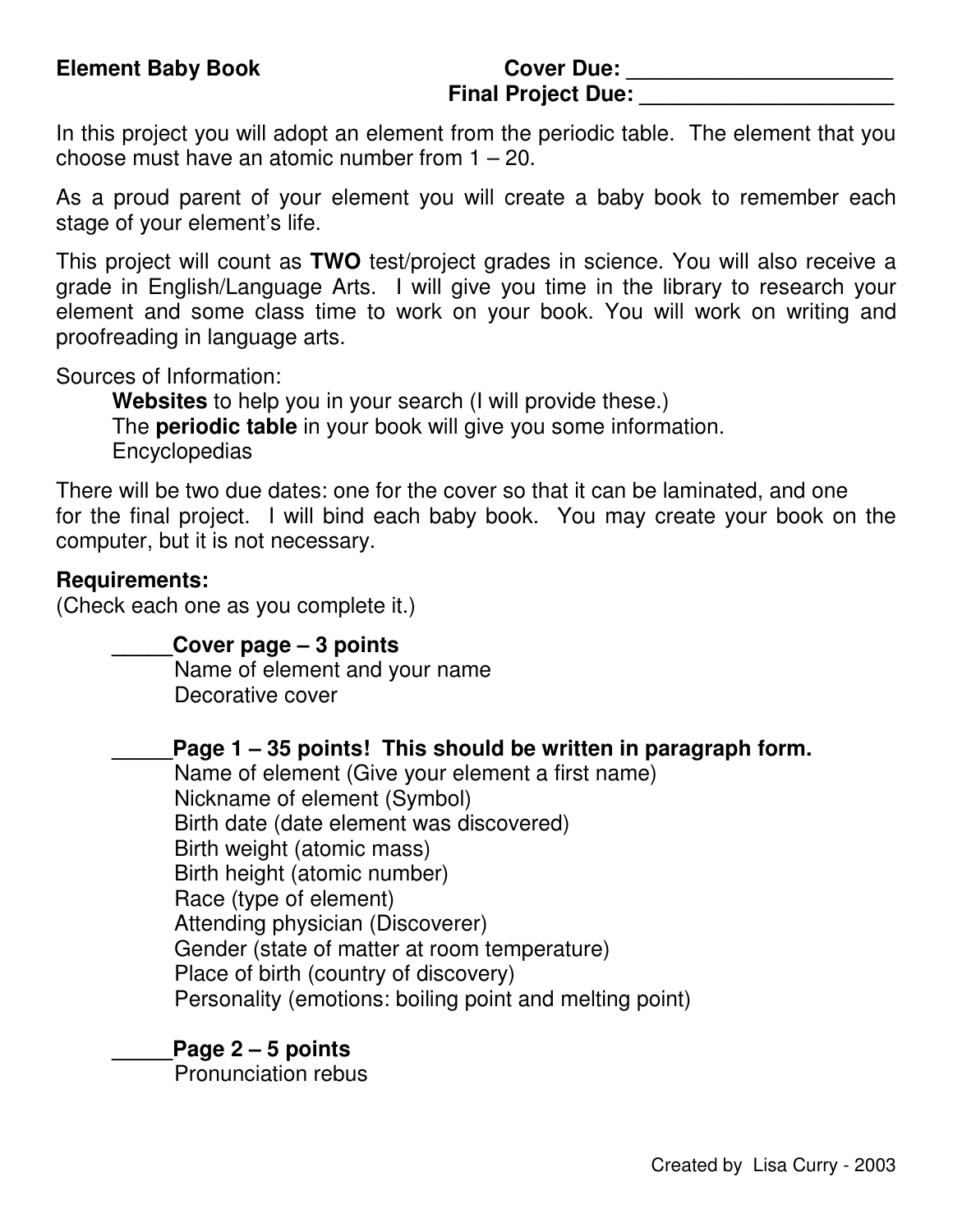#### \_\_\_\_\_**Page 3 – 2 points**

Fill out birth certificate and have parents sign

#### **\_\_\_\_\_Page 4 – 10 points**

Picture of element # of protons is body # of neutrons is legs # of electrons is arm Atomic number is head

#### **\_\_\_\_\_Page 5 – 5 points**

Poem about element

**\_\_\_\_\_Page 6 – 15 points Draw picture of all family members like on page 4.** Family Name (family or group) Address (period + discoverer's last name + drive, lane, circle, court, road, or way) Brothers and Sisters (Names of family members)

**\_\_\_\_\_Page 7 – 10 points** Picture of element (Bohr model)

#### **\_\_\_\_\_Page 8 – 10 points**

Career of element (what your element will become when grows up) Picture of career

## \_\_\_\_\_Presentation – **2 points**

\_\_\_\_\_Conventions – **3 points**

#### **Complete ALL requirements!**

**Be creative!**

**Be neat!**

**Use color!**

**Punctuation, capitalization, spelling, and grammar must be accurate!**

Do your  $\odot$  Personal Best  $\odot$  !!!